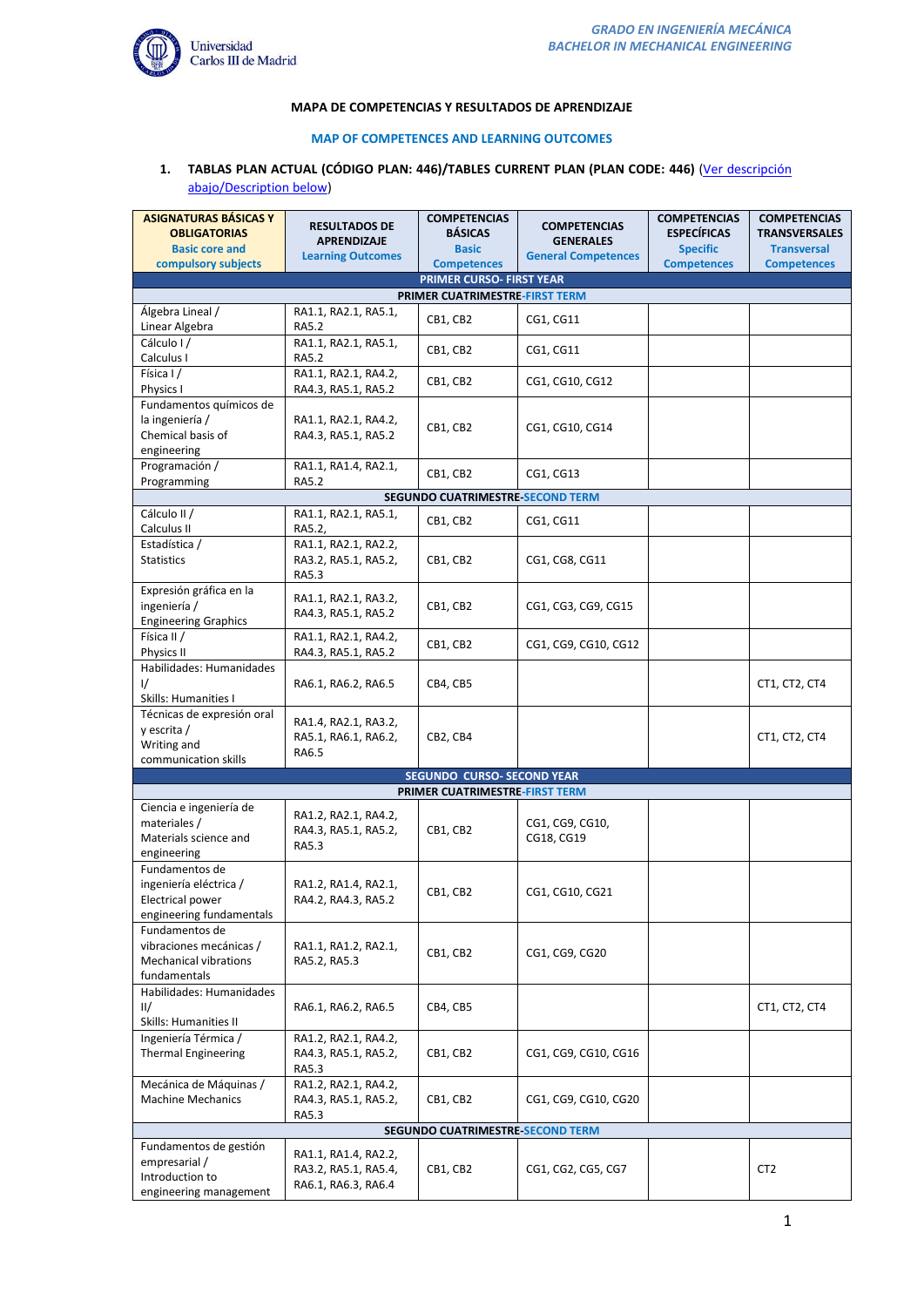

| Fundamentos de<br>ingeniería electrónica /<br>Electronics engineering<br>fundamentals       | RA1.2, RA1.4, RA2.1,<br>RA4.2, RA4.3, RA5.2                                                           | CB1, CB2                                | CG1, CG10, CG22              |                 |          |
|---------------------------------------------------------------------------------------------|-------------------------------------------------------------------------------------------------------|-----------------------------------------|------------------------------|-----------------|----------|
| Ingeniería<br>Fluidomecánica/<br><b>Engineering fluid</b><br>mechanics                      | RA1.2, RA2.1, RA4.2,<br>RA4.3, RA5.1, RA5.2,<br>RA5.3                                                 | CB1, CB2                                | CG1, CG9, CG10, CG17         |                 |          |
| Mecánica de Estructuras /<br><b>Mechanics of Structures</b>                                 | RA1.2, RA2.1, RA4.2,<br>RA4.3, RA5.1, RA5.2,<br>RA5.3                                                 | CB1, CB2                                | CG1, CG9, CG10, CG19         |                 |          |
| Sistemas de producción y<br>fabricación /<br>Production and<br>manufacturing systems        | RA1.2, RA2.1, RA2.2,<br>RA3.2, RA4.2, RA4.3,<br>RA5.1, RA5.3                                          | CB1, CB2                                | CG1, CG3, CG8, CG9,<br>CG24  | CE8             |          |
| Tecnología Ambiental /<br><b>Environmental Technology</b>                                   | RA1.2, RA1.4, RA2.1,<br>RA3.2, RA5.1, RA5.3,<br>RA5.4, RA6.3                                          | CB1, CB2                                | CG1, CG7                     |                 |          |
|                                                                                             |                                                                                                       | <b>TERCER CURSO-THIRD YEAR</b>          |                              |                 |          |
|                                                                                             |                                                                                                       | PRIMER CUATRIMESTRE-FIRST TERM          |                              |                 |          |
| Automatización Industrial/<br><b>Industrial Automation</b>                                  | RA1.2, RA1.4, RA2.1,<br>RA4.2, RA4.3, RA5.1,<br><b>RA5.2</b>                                          | CB1, CB2                                | CG1, CG10, CG23              |                 |          |
| Elasticidad /<br>Elasticity                                                                 | RA1.2, RA2.1, RA2.3,<br>RA3.1, RA3.2, RA4.2,<br>RA4.3, RA5.1, RA5.2,<br>RA5.3                         | CB1, CB2                                | CG1, CG9, CG19               |                 |          |
| Instalaciones y máquinas<br>hidráulicas /<br>Fluid installations and<br>hydraulic machinery | RA1.2, RA2.1, RA2.3,<br>RA3.1, RA3.2, RA4.2,<br>RA5.2, RA5.3                                          | CB1, CB2                                | CG1, CG3, CG9                | CE <sub>6</sub> |          |
| Teoría de Máquinas /<br>Machine Theory                                                      | RA1.2, RA1.3, RA2.1,<br>RA2.3, RA3.1, RA3.2,<br>RA5.2, RA5.3, RA6.1,                                  | CB1, CB2                                | CG1, CG3, CG9, CG10,<br>CG20 |                 |          |
| Transferencia de Calor /<br><b>Heat Transfer</b>                                            | RA1.2, RA2.1, RA2.3,<br>RA3.1, RA3.2, RA4.2,<br>RA4.3, RA5.1, RA5.2,<br>RA5.3,                        | CB1, CB2                                | CG1, CG3, CG9, CG16          |                 |          |
|                                                                                             |                                                                                                       | <b>SEGUNDO CUATRIMESTRE-SECOND TERM</b> |                              |                 |          |
| Habilidades profesionales<br>interpersonales/<br>Soft Skills                                | RA1.4, RA2.1, RA3.2,<br>RA4.1, RA5.1, RA6.1,<br>RA6.2, RA6.5                                          | CB2, CB4, CB5                           |                              |                 | CT1, CT2 |
| Hojas de cálculo. Nivel<br>avanzado /<br>Advanced knowledge of<br>Spreadsheets              | RA1.4, RA2.1, RA3.2,<br>RA4.1, RA5.1, RA6.1,<br>RA6.2, RA6.5                                          | CB2, CB3                                | CG13                         |                 | CT3, CT4 |
| Instalaciones Térmicas /<br>Thermal systems design                                          | RA1.2, RA1.3, RA2.1,<br>RA3.1, RA4.2, RA4.3,<br>RA5.1, RA5.2, RA6.3                                   | CB1, CB2                                | CG1, CG3, CG4, CG7,<br>CG9   | CE3             |          |
| Máquinas y centrales<br>térmicas /<br>Power plants and heat<br>engines                      | RA1.2, RA1.3, RA2.3,<br>RA3.1, RA4.3, RA5.2,<br>RA5.3                                                 | CB1, CB2                                | CG1, CG3, CG7, CG9,<br>CG10  | CE3             |          |
| Resistencia de Materiales /<br><b>Strength of Materials</b>                                 | RA1.2, RA1.3, RA2.1,<br>RA2.3, RA3.1, RA3.2,<br>RA4.2, RA4.3, RA5.1,<br>RA5.2, RA5.3                  | CB1, CB2                                | CG1, CG3, CG9, CG19          |                 |          |
| Técnicas de búsqueda y<br>uso de la información /<br><b>Information Skills</b>              | RA1.4, RA4.1, RA6.1,<br>RA6.2, RA6.5                                                                  | CB2, CB3, CB5                           |                              |                 | CT3, CT4 |
| Tecnología de Materiales /<br><b>Materials Technology</b>                                   | RA1.2, RA1.3, RA1.4,<br>RA2.1, RA4.2, RA4.3,<br>RA5.1, RA5.2, RA5.3                                   | CB1, CB2                                | CG1, CG9, CG10               | CE7             |          |
| Tecnología Mecánica /<br><b>Mechanical Technology</b>                                       | RA1.2, RA1.3, RA2.1,<br>RA2.3, RA3.1, RA3.2,<br>RA4.2, RA4.3, RA5.1,<br>RA5.2, RA5.3, RA6.1,<br>RA6.3 | CB1, CB2                                | CG1, CG3, CG9, CG10          | CE8             |          |
|                                                                                             |                                                                                                       |                                         |                              |                 |          |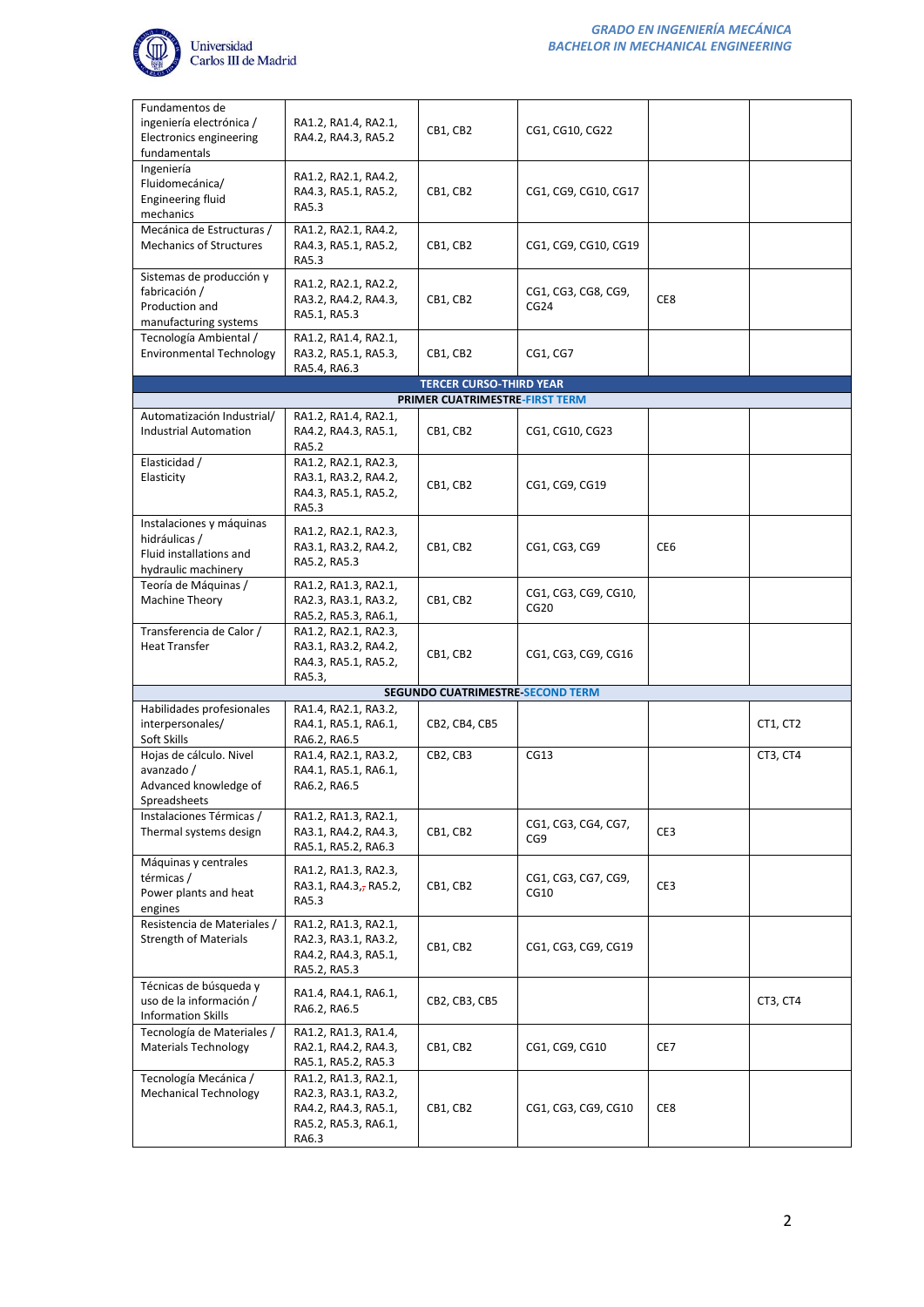

|                                                                                                                     | <b>CUARTO CURSO-FOURTH YEAR</b>                                                      |                                       |                             |                 |               |  |  |
|---------------------------------------------------------------------------------------------------------------------|--------------------------------------------------------------------------------------|---------------------------------------|-----------------------------|-----------------|---------------|--|--|
|                                                                                                                     |                                                                                      | <b>PRIMER CUATRIMESTRE-FIRST TERM</b> |                             |                 |               |  |  |
| Cálculo y diseño de<br>máquinas /<br>Machine Design                                                                 | RA1.2, RA2.1, RA3.1,<br>RA3.2, RA5.2, RA5.3,                                         | CB1, CB2                              | CG1, CG3, CG9, CG10         | CE <sub>2</sub> |               |  |  |
| Mecánica de Sólidos /<br>Solid Mechanics                                                                            | RA1.2, RA1.3, RA2.1,<br>RA2.3, RA3.1, RA3.2,<br>RA4.2, RA4.3, RA5.1,<br>RA5.2, RA5.3 | CB1, CB2                              | CG1, CG3, CG9               | CE4             |               |  |  |
| Oficina Técnica /<br><b>Technical Office</b>                                                                        | RA1.2, RA1.4, RA2.2,<br>RA3.1, RA4.1, RA5.4,<br>RA6.1, RA6.3, RA6.4                  | CB1, CB2, CB3                         | CG2, CG4, CG7               |                 |               |  |  |
| Organización Industrial /<br>Industrial Organization                                                                | RA1.2, RA1.4, RA2.1,<br>RA2.2, RA3.1, RA5.1,<br>RA5.4, RA6.4                         | CB1, CB2                              | CG1, CG3, CG6               |                 |               |  |  |
| Teoría de estructuras y<br>construcciones<br>industriales /<br>Theory of structures and<br>industrial constructions | RA1.2, RA2.1, RA2.3,<br>RA3.2, RA4.1, RA5.2,<br>RA5.3, RA5.4, RA6.3                  | CB1, CB2                              | CG1, CG3, CG4, CG9          | CE5             |               |  |  |
| Teoría de Vehículos/<br>Vehicle Theory                                                                              | RA1.2, RA2.1, RA2.3,<br>RA3.1, RA4.2, RA5.2,<br>RA6.1,                               | CB1, CB2                              | CG1, CG3, CG4, CG9,<br>CG10 | CE <sub>2</sub> |               |  |  |
| <b>SEGUNDO CUATRIMESTRE SECOND TERM</b>                                                                             |                                                                                      |                                       |                             |                 |               |  |  |
| Diseño Industrial /<br><b>Industrial Design</b>                                                                     | RA1.2, RA2.1, RA2.3,<br>RA3.1, RA4.2, RA5.2,<br>RA5.3, RA6.1,                        | CB1. CB2                              | CG1, CG3, CG4, CG9          | CE1             |               |  |  |
| Trabajo Fin de Grado /<br><b>Bachelor Thesis</b>                                                                    | RA1.2, RA2.1, RA3.2,<br>RA4.1, RA5.1, RA5.3,<br>RA5.4, RA6.2, RA6.3,<br>RA6.5        | CB1, CB2, CB3,<br>CB4, CB5            | CG1, CG3, CG4               | CETFG1          | CT1, CT3, CT4 |  |  |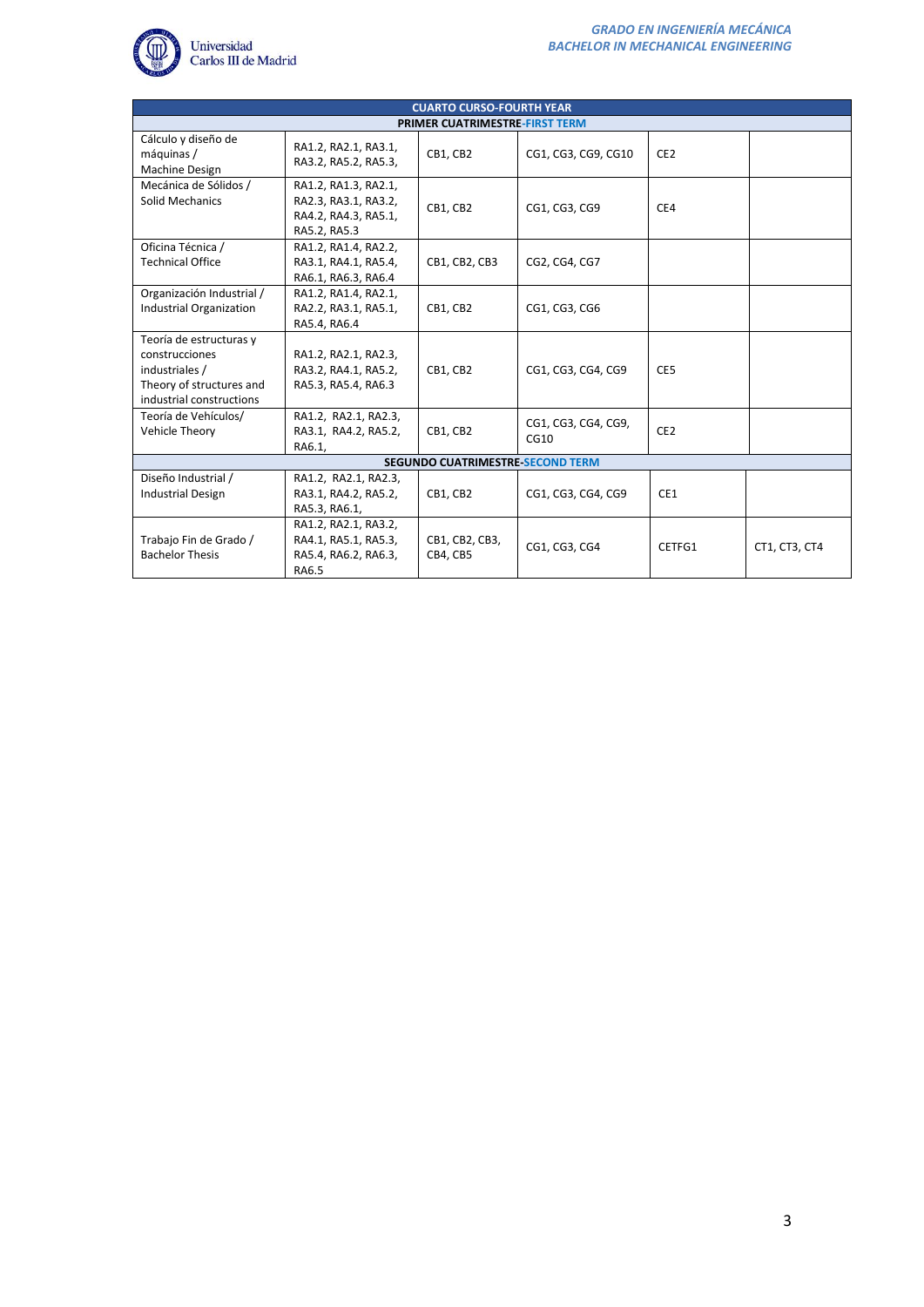

| <b>ASIGNATURAS OPTATIVAS</b><br><b>Elective subjects</b>                                                      | <b>RESULTADOS DE</b><br><b>APRENDIZAJE</b><br><b>Learning outcomes</b>               | <b>COMPETENCIAS</b><br><b>BÁSICAS</b><br><b>Basic</b> | <b>COMPETENCIAS</b><br><b>GENERALES</b><br><b>General</b> | <b>COMPETENCIAS</b><br><b>ESPECÍFICAS</b><br><b>Specific</b> |
|---------------------------------------------------------------------------------------------------------------|--------------------------------------------------------------------------------------|-------------------------------------------------------|-----------------------------------------------------------|--------------------------------------------------------------|
|                                                                                                               |                                                                                      | <b>Competences</b>                                    | <b>Competences</b>                                        | <b>Competences</b>                                           |
| Ampliación de mecánica de fluidos /<br>Advanced concepts of Fluid Mechanics                                   | RA1.2, RA2.1, RA2.3,<br>RA5.2, RA5.3                                                 | CB1, CB2                                              | CG1, CG9                                                  | CE6                                                          |
| Biomecanica /<br><b>Biomechanics</b>                                                                          | RA1.3, RA1.4, RA2.1,<br>RA3.1, RA4.1, RA4.2,<br>RA4.3, RA5.1, RA5.2                  | CB1, CB2                                              | CG1, CG3, CG9                                             |                                                              |
| Dinámica de Estructuras /<br><b>Structural Dynamics</b>                                                       | RA1.2, RA1.3, RA2.1,<br>RA2.3, RA3.2, RA4.2,<br>RA5.2, RA5.3, RA5.4,<br>RA6.3        | CB1, CB2                                              | CG1, CG3, CG4,<br>CG9                                     | CE5                                                          |
| Energía en el Transporte /<br><b>Energy in Transport</b>                                                      | RA1.2, RA1.3, RA2.1,<br>RA2.3, RA4.1, RA5.1,<br>RA5.2, RA6.1, RA6.3                  | CB1, CB2                                              | CG7, CG9                                                  | CE3, CE6                                                     |
| Energía y Agua /<br><b>Energy and Water</b>                                                                   | RA1.2, RA1.3, RA2.1,<br>RA2.3, RA4.1, RA5.1,<br>RA5.2, RA6.1, RA6.3                  | CB1, CB2                                              | CG9                                                       |                                                              |
| Equipos Térmicos /<br><b>Heat-transfer Equipments</b>                                                         | RA1.2, RA2.1, RA3.1,<br>RA3.2, RA5.3                                                 | CB1, CB2                                              | CG1, CG3                                                  | CE3                                                          |
| Estructuras Ligeras /<br>Lightweight Structures                                                               | RA1.2, RA1.3, RA2.1,<br>RA2.3, RA3.2, RA4.2,<br>RA5.2, RA5.3, RA5.4,<br>RA6.3        | CB1, CB2                                              | CG1, CG3, CG9                                             | CE5                                                          |
| Ingeniería de Superficies /<br><b>Surface Engineering</b>                                                     | RA1.2, RA1.3, RA1.4,<br>RA2.1, RA3.2, RA4.2,<br>RA4.3, RA6.3                         | CB1, CB2                                              | CG1, CG18                                                 |                                                              |
| Ingeniería Ferroviaria /<br>Railway Engineering                                                               | RA1.2, RA2.1, RA3.1,<br>RA3.2, RA4.3, RA5.2,<br>RA5.3                                | CB1, CB2                                              | CG1, CG3, CG10                                            | CE <sub>2</sub>                                              |
| Instalaciones de energías renovables /<br>Renewable energy systems                                            | RA1.2, RA1.3, RA2.1,<br>RA2.3, RA3.1, RA3.2,<br>RA4.2, RA4.3, RA5.1,<br>RA5.2, RA5.3 | CB1, CB2                                              | CG1, CG3, CG7                                             | CE3                                                          |
| Integridad Estructural /<br><b>Structural Integrity</b>                                                       | RA1.2, RA1.3, RA2.1,<br>RA2.3, RA3.2, RA4.2,<br>RA5.2, RA5.3, RA5.4,<br>RA6.3        | CB1, CB2                                              | CG1, CG3, CG4,<br>CG9                                     | CE5                                                          |
| Mantenimiento y diagnóstico de máquinas /<br>Machine maintenance and diagnosis                                | RA1.2, RA1.3, RA2.1,<br>RA2.3, RA3.2, RA4.2,<br>RA4.3, RA5.2, RA5.3                  | CB1, CB2                                              | CG1, CG3, CG9,<br>CG10                                    | CE <sub>2</sub>                                              |
| Materiales para producción y almacenamiento de<br>energía /<br>Materials for Production and Storage of Energy | RA1.2, RA1.3, RA1.4,<br>RA2.1, RA4.2, RA4.3,                                         | CB1, CB2                                              | CG1, CG10,<br>CG18                                        |                                                              |
| Materiales y su impacto medioambiental /<br>Materials and Their Environmental Impact                          | RA1.2, RA1.3, RA1.4,<br>RA2.1, RA4.2, RA4.3,<br>RA6.3                                | CB1, CB2                                              | CG1, CG7,<br>CG10, CG18                                   |                                                              |
| Mecánica Experimental /<br><b>Experimental Mechanics</b>                                                      | RA1.2, RA1.3, RA2.1,<br>RA2.3, RA3.1, RA3.2,<br>RA4.2, RA4.3, RA5.2,<br>RA5.3        | CB1, CB2                                              | CG1, CG9, CG10                                            | CE2, CE8                                                     |
| Modelización numérica de elementos estructurales /<br>Numerical modelling of structural elements              | RA1.2, RA1.3, RA2.1,<br>RA2.3, RA3.2, RA4.2,<br>RA5.2, RA5.3, RA5.4,<br>RA6.3        | CB1, CB2                                              | CG1, CG3, CG9                                             | CE5                                                          |
| Motores de combustión interna /<br>Internal combustion engines                                                | RA1.2, RA1.3, RA2.1,<br>RA2.3, RA3.1, RA3.2,<br>RA4.3, RA5.1, RA5.2,<br>RA5.3        | CB1, CB2                                              | CG1, CG3                                                  | CE3                                                          |
| Neumatica y Oleohidraulica /<br>Pneumatics and Oleohydraulics                                                 | RA1.2, RA2.1, RA3.1,<br>RA4.2, RA4.3, RA5.1,<br>RA5.2                                | CB1, CB2                                              | CG1, CG3, CG9                                             | CE2, CE6                                                     |
| Prácticas Externas /<br>Professional Internships                                                              | RA1.4, RA2.1, RA4.1,<br>RA5.1, RA5.2, RA5.4,<br>RA6.1, RA6.2, RA6.5                  | CB1, CB2, CB3                                         | CG <sub>6</sub>                                           |                                                              |
| Simulación numérica de flujos industriales /<br>Numerical simulation of industrial flows                      | RA1.2, RA1.3, RA2.1,<br>RA2.3, RA4.2, RA5.1,<br>RA5.2, RA5.3                         | CB1, CB2                                              | CG1, CG9                                                  | CE6                                                          |
| Tecnologías de unión: soldadura y adhesivos /<br>Joining Technologies: Welding and Adhesives                  | RA1.2, RA1.3, RA1.4,<br>RA2.1, RA4.2, RA4.3,<br>RA6.3                                | CB1, CB2                                              | CG1, CG10,<br>CG18                                        |                                                              |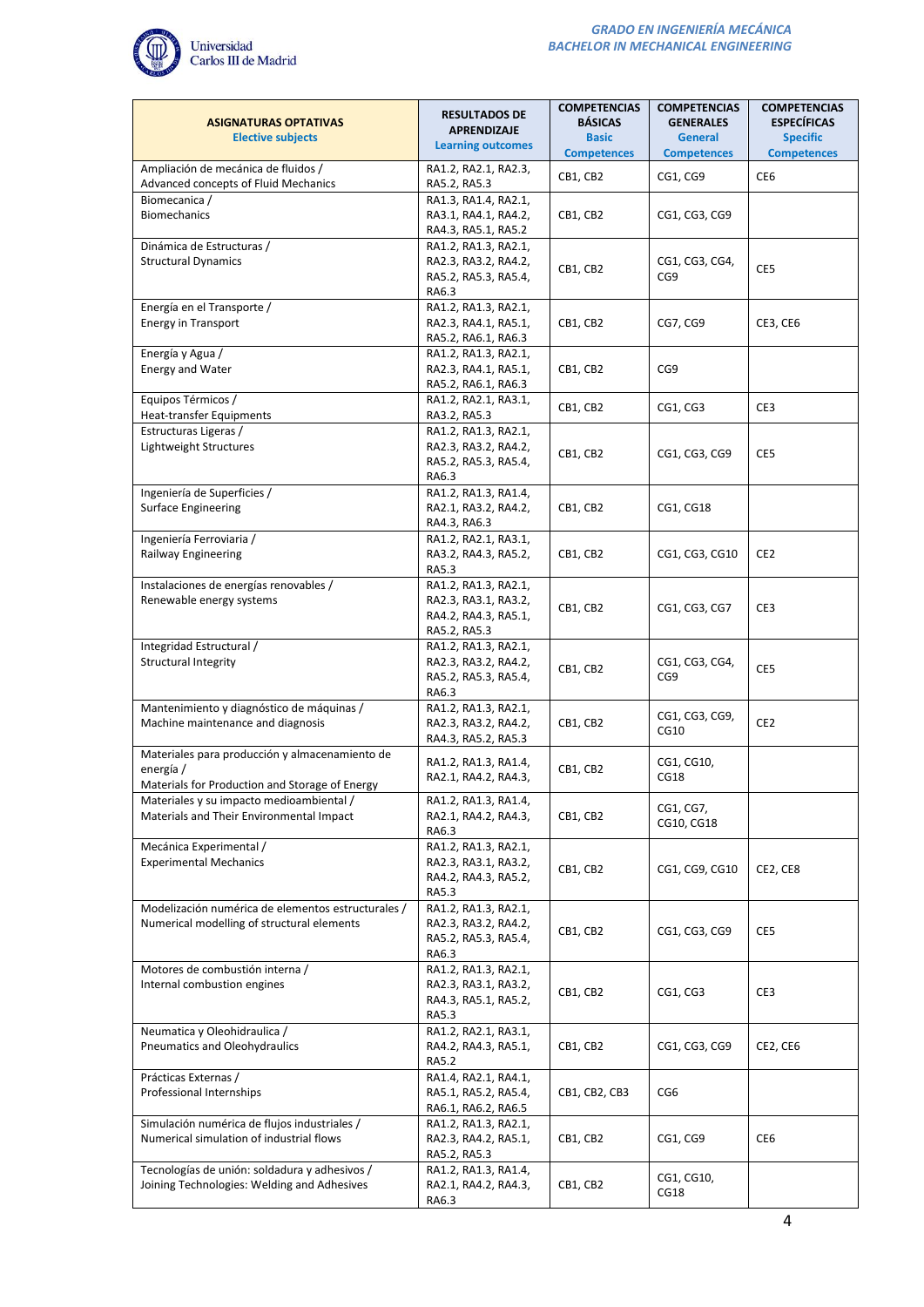

# **2. TABLAS PLAN ANTERIOR (CÓDIGO PLAN: 165)/TABLES PREVIOUS PLAN (PLAN CODE: 165).** [\(Ver](#page-8-0)  [descripción abajo/Description below\)](#page-8-0)

| <b>ASIGNATURAS</b><br><b>Subjects</b>                                                    | <b>RESULTADOS DE</b><br><b>APRENDIZAJE</b><br><b>Learning</b><br><b>Outcomes</b> | <b>COMPETENCIAS</b><br><b>BÁSICAS</b><br><b>Basic Competences</b> | <b>COMPETENCIAS</b><br><b>TRANSVERSALES</b><br><b>Transversal</b><br><b>Competences</b> | <b>COMPETENCIAS</b><br><b>GENERALES</b><br><b>General Competences</b> | <b>COMPETENCIAS</b><br><b>ESPECÍFICAS</b><br><b>Specific</b><br><b>Competences</b> |
|------------------------------------------------------------------------------------------|----------------------------------------------------------------------------------|-------------------------------------------------------------------|-----------------------------------------------------------------------------------------|-----------------------------------------------------------------------|------------------------------------------------------------------------------------|
|                                                                                          |                                                                                  | PRIMER CURSO- FIRST YEAR                                          |                                                                                         |                                                                       |                                                                                    |
|                                                                                          |                                                                                  | <b>PRIMER CUATRIMESTRE-FIRST TERM</b>                             |                                                                                         |                                                                       |                                                                                    |
| Álgebra Lineal /                                                                         | RA1, RA2, RA5                                                                    | CB1, CB2                                                          |                                                                                         | CG1, CG11                                                             |                                                                                    |
| Linear Algebra                                                                           |                                                                                  |                                                                   |                                                                                         |                                                                       |                                                                                    |
| Cálculo I/<br>Calculus I                                                                 | RA1, RA2, RA5                                                                    | CB1, CB2                                                          |                                                                                         | CG1, CG11                                                             |                                                                                    |
| Física I/<br>Physics I                                                                   | RA1, RA2, RA4,<br>RA5                                                            | CB1, CB2                                                          |                                                                                         | CG1, CG10, CG12                                                       |                                                                                    |
| Programación /<br>Programming                                                            | RA1, RA2, RA5                                                                    | CB1, CB2                                                          |                                                                                         | CG1, CG13                                                             |                                                                                    |
| Técnicas de búsqueda y uso<br>de la información /<br><b>Information Skills</b>           | RA1, RA4, RA6                                                                    | CB2, CB3, CB5,                                                    | CT3, CT4                                                                                |                                                                       |                                                                                    |
| Técnicas de expresión oral y<br>escrita /<br>Writing and communication<br>skills         | RA1, RA2, RA3,<br>RA5, RA6                                                       | CB2, CB4                                                          | CT1, CT2                                                                                |                                                                       |                                                                                    |
|                                                                                          |                                                                                  | <b>SEGUNDO CUATRIMESTRE-SECOND TERM</b>                           |                                                                                         |                                                                       |                                                                                    |
| Cálculo II /<br>Calculus II                                                              | RA1, RA2, RA5                                                                    | CB1, CB2                                                          |                                                                                         | CG1, CG11                                                             |                                                                                    |
| Estadística /<br><b>Statistics</b>                                                       | RA1, RA2, RA3,<br>RA5                                                            | CB1, CB2                                                          |                                                                                         | CG1, CG8, CG11                                                        |                                                                                    |
| Expresión gráfica en la<br>ingeniería /<br><b>Engineering Graphics</b>                   | RA1, RA2, RA3,<br>RA4, RA5                                                       | CB1, CB2                                                          |                                                                                         | CG1, CG3, CG9,<br>CG15                                                |                                                                                    |
| Física II /<br>Physics II                                                                | RA1, RA2, RA4,<br>RA5                                                            | CB1, CB2                                                          |                                                                                         | CG1, CG9, CG10,<br>CG12                                               |                                                                                    |
| Fundamentos químicos de la<br>ingeniería /<br>Chemical basis of<br>engineering           | RA1, RA2, RA4,<br>RA5                                                            | CB1, CB2                                                          |                                                                                         | CG1, CG10, CG14                                                       |                                                                                    |
|                                                                                          |                                                                                  | <b>SEGUNDO CURSO- SECOND YEAR</b>                                 |                                                                                         |                                                                       |                                                                                    |
|                                                                                          |                                                                                  | <b>PRIMER CUATRIMESTRE-FIRST TERM</b>                             |                                                                                         |                                                                       |                                                                                    |
| Automatización Industrial I/<br><b>Industrial Automation</b>                             | RA1, RA2, RA4,<br>RA5                                                            | CB1, CB2                                                          |                                                                                         | CG1, CG10, CG23                                                       |                                                                                    |
| Ciencia e ingeniería de<br>materiales /<br>Materials science and<br>engineering          | RA1, RA2, RA4,<br>RA5                                                            | CB1, CB2                                                          |                                                                                         | CG1, CG9, CG10,<br>CG18, CG19                                         |                                                                                    |
| Fundamentos de ingeniería<br>eléctrica /<br>Electrical power engineering<br>fundamentals | RA1, RA2, RA4,<br>RA5                                                            | CB1, CB2                                                          |                                                                                         | CG1, CG10, CG21                                                       |                                                                                    |
| Ingeniería Térmica /<br><b>Thermal Engineering</b>                                       | RA1, RA2, RA4,<br>RA5                                                            | CB1, CB2                                                          |                                                                                         | CG1, CG9, CG10,<br>CG16                                               |                                                                                    |
| Mecánica de Máquinas/<br><b>Machine Mechanics</b>                                        | RA1, RA2, RA4,<br>RA5                                                            | CB1, CB2                                                          |                                                                                         | CG1, CG9, CG10,<br>CG <sub>20</sub>                                   |                                                                                    |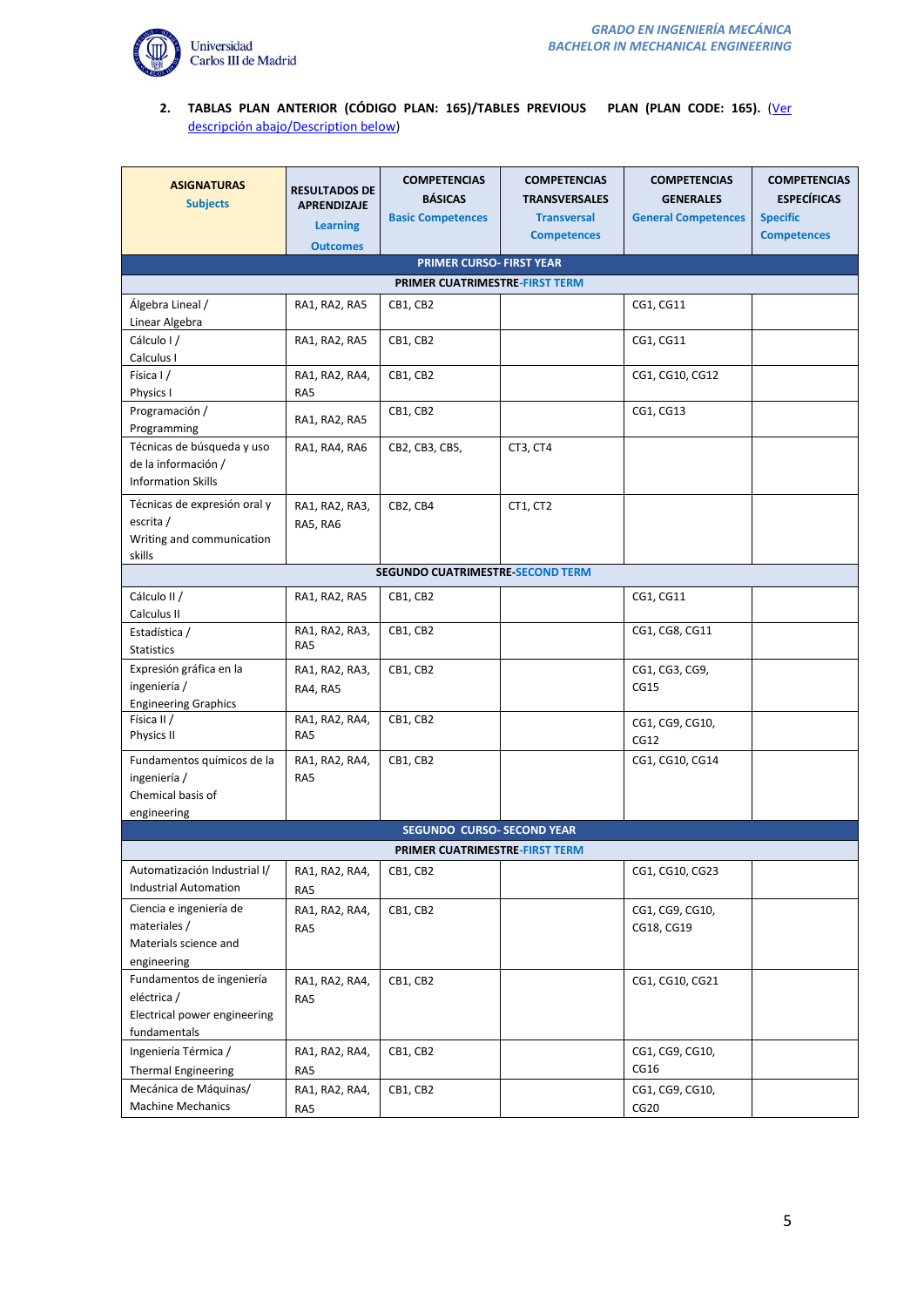

|                                                 |                            | <b>SEGUNDO CUATRIMESTRE SECOND TERM</b> |                 |                             |                 |
|-------------------------------------------------|----------------------------|-----------------------------------------|-----------------|-----------------------------|-----------------|
| Fundamentos de gestión                          | RA1, RA2, RA3,             | CB1, CB2,                               | CT <sub>2</sub> | CG1, CG2, CG5,              |                 |
| empresarial /                                   | RA5, RA6                   |                                         |                 | CG7                         |                 |
| Introduction to                                 |                            |                                         |                 |                             |                 |
| engineering                                     |                            |                                         |                 |                             |                 |
| management                                      |                            |                                         |                 |                             |                 |
| Fundamentos de                                  | RA1, RA2, RA4,             | CB1, CB2                                |                 | CG1, CG10, CG22             |                 |
| ingeniería electrónica /                        | RA5                        |                                         |                 |                             |                 |
| Electronics engineering                         |                            |                                         |                 |                             |                 |
| fundamentals                                    |                            |                                         |                 |                             |                 |
| Ingeniería                                      | RA1, RA2, RA4,             | CB1, CB2                                |                 | CG1, CG9, CG10,             |                 |
| Fluidomecánica/                                 | RA5                        |                                         |                 | CG17                        |                 |
| <b>Engineering fluid</b>                        |                            |                                         |                 |                             |                 |
| mechanics                                       |                            |                                         |                 |                             |                 |
| Mecánica de                                     | RA1, RA2, RA4,             | CB1, CB2                                |                 | CG1, CG9, CG10,             |                 |
| Estructuras/                                    | RA5                        |                                         |                 | CG19                        |                 |
| <b>Mechanics of Structures</b>                  |                            |                                         |                 |                             |                 |
| Sistemas de producción                          | RA1, RA2, RA3,             | CB1, CB2                                |                 | CG1, CG3, CG8,<br>CG9, CG24 | CE8             |
| y fabricación /                                 | RA4, RA5                   |                                         |                 |                             |                 |
| Production and                                  |                            |                                         |                 |                             |                 |
| manufacturing systems<br>Tecnología Ambiental / |                            |                                         |                 |                             |                 |
| Environmental                                   | RA1, RA2, RA3,<br>RA5, RA6 | CB1, CB2                                |                 | CG1, CG7                    |                 |
| Technology                                      |                            |                                         |                 |                             |                 |
|                                                 |                            | <b>TERCER CURSO-THIRD YEAR</b>          |                 |                             |                 |
|                                                 |                            | PRIMER CUATRIMESTRE-FIRST TERM          |                 |                             |                 |
| Elasticidad /                                   | RA1, RA2, RA3,             | CB1, CB2                                |                 | CG1, CG9, CG19              |                 |
| Elasticity                                      | RA4, RA5                   |                                         |                 |                             |                 |
| Instalaciones y máquinas                        |                            | CB1, CB2                                |                 | CG1, CG3, CG9               | CE6             |
| hidráulicas /                                   | RA1, RA2, RA3,             |                                         |                 |                             |                 |
| Fluid installations and                         | RA4, RA5                   |                                         |                 |                             |                 |
| hydraulic machinery                             |                            |                                         |                 |                             |                 |
|                                                 |                            |                                         |                 | CG1, CG3, CG9,              |                 |
| Teoría de Máquinas /                            | RA1, RA2, RA3,             | CB1, CB2                                |                 | CG10, CG20                  |                 |
| <b>Machine Theory</b>                           | RA5, RA6                   |                                         |                 | CG1, G3, CG4,               |                 |
| Teoría de Vehículos/                            | RA1, RA2, RA3,             | CB1, CB2                                |                 | CG9,                        | CE <sub>2</sub> |
| Vehicle Theory                                  | RA4, RA5, RA6              |                                         |                 | CG10                        |                 |
|                                                 |                            |                                         |                 |                             |                 |
| Transferencia de Calor /                        | RA1, RA2, RA3,             | CB1, CB2                                |                 | CG1, CG3, CG9,              |                 |
| Heat Transfer                                   | RA4, RA5                   |                                         |                 | CG16                        |                 |
|                                                 |                            | <b>SEGUNDO CUATRIMESTRE SECOND TERM</b> |                 |                             |                 |
| Habilidades: Inglés/                            | RA1, RA6                   | CB2, CB4, CB5                           | CT1, CT2, CT4   |                             |                 |
| Skills: English                                 |                            |                                         |                 |                             |                 |
| Instalaciones Térmicas /                        | RA1, RA2, RA3,             | CB1, CB2                                |                 | CG1, CG3, CG4,              | CE3             |
| Thermal systems design                          | RA4, RA5, RA6              |                                         |                 | CG7, CG9                    |                 |
| Máquinas y centrales                            | RA1, RA2, RA3,             | CB1, CB2                                |                 | CG1, CG3, CG9, CG10,        | CE3             |
| térmicas/                                       | RA4, RA5                   |                                         |                 | CG16                        |                 |
| Power plants and heat<br>engines                |                            |                                         |                 |                             |                 |
| Resistencia de                                  | RA1, RA2, RA3,             | CB1, CB2                                |                 | CG1, CG3, CG9,              |                 |
| Materiales /                                    | RA4, RA5                   |                                         |                 | CG19                        |                 |
| Strength of                                     |                            |                                         |                 |                             |                 |
| Materials                                       |                            |                                         |                 |                             |                 |
| Tecnología de Materiales/                       | RA1, RA2, RA4,             | CB1, CB2                                |                 | CG1, CG9, CG10              | CE7             |
| <b>Materials Technology</b>                     | RA5                        |                                         |                 |                             |                 |
| Tecnología Mecánica /                           | RA1, RA2, RA3,             | CB1, CB2                                |                 | CG1, CG4, CG9,              | CE8             |
| <b>Mechanical Technology</b>                    | RA4, RA5, RA6              |                                         |                 | CG10                        |                 |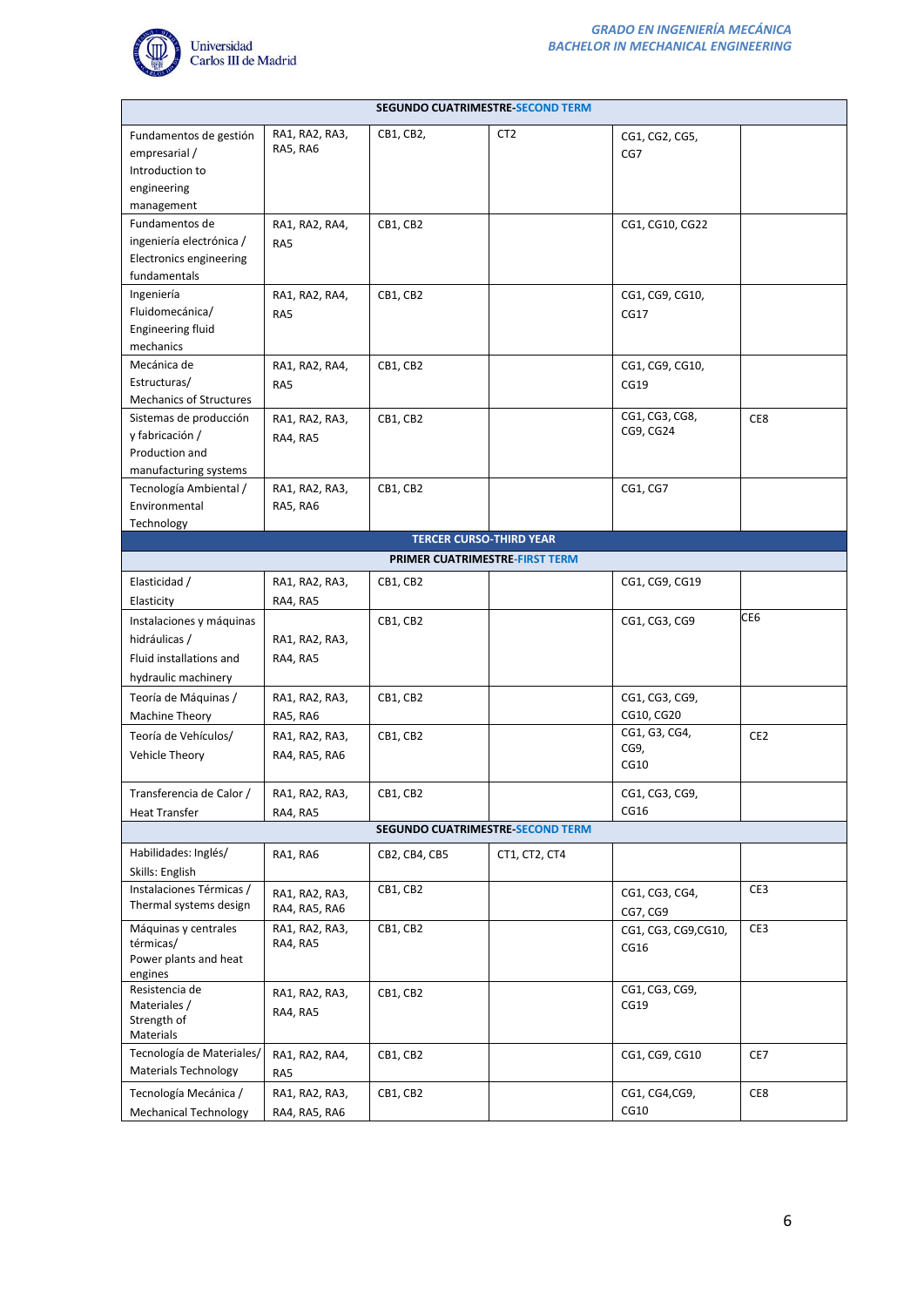

| <b>CUARTO CURSO-FOURTH YEAR</b><br><b>PRIMER CUATRIMESTRE-FIRST TERM</b> |                |                                  |               |                     |                 |  |
|--------------------------------------------------------------------------|----------------|----------------------------------|---------------|---------------------|-----------------|--|
|                                                                          |                |                                  |               |                     |                 |  |
| Cálculo y diseño de                                                      | RA1, RA2, RA3, | CB1, CB2                         |               | CG1, CG3, CG9,      | CE <sub>2</sub> |  |
| máquinas/                                                                | RA5            |                                  |               | CG10                |                 |  |
| Machine Design<br>Diseño Industrial /                                    |                |                                  |               |                     |                 |  |
| <b>Industrial Design</b>                                                 | RA1, RA2, RA3, | CB1, CB2                         |               | CG1, CG3, CG4,      | CE1             |  |
|                                                                          | RA4, RA5, RA6  |                                  |               | CG9                 |                 |  |
| Mecánica de Sólidos /                                                    | RA1, RA2, RA3, | CB1, CB2                         |               | CG1, CG3, CG9       | CE4             |  |
| Solid Mechanics                                                          | RA4, RA5       |                                  |               |                     |                 |  |
| Oficina Técnica/                                                         | RA1, RA2, RA3, | CB1, CB2, CB3                    |               | CG2, CG4, CG7       |                 |  |
| <b>Technical office</b>                                                  | RA4, RA5, RA6  |                                  |               |                     |                 |  |
| Organización Industrial /                                                | RA1, RA2, RA3, | CB1, CB2                         |               | CG1, CG3, CG6       |                 |  |
| Industrial Organization                                                  | RA5, RA6       |                                  |               |                     |                 |  |
| Teoría de estructuras y                                                  | RA1, RA2, RA3, | CB1, CB2                         |               | CG1, CG3, CG4, CG9  | CE5             |  |
| construcciones                                                           | RA4, RA5, RA6  |                                  |               |                     |                 |  |
| industriales /                                                           |                |                                  |               |                     |                 |  |
| Theory of structures and                                                 |                |                                  |               |                     |                 |  |
| industrial constructions                                                 |                | SEGUNDO CUATRIMESTRE-SECOND TERM |               |                     |                 |  |
|                                                                          |                |                                  |               |                     |                 |  |
| Habilidades:                                                             | RA6            | CB4, CB5,                        | CT1, CT2, CT4 |                     |                 |  |
| Humanidades/                                                             |                |                                  |               |                     |                 |  |
| <b>Skills: Humanities</b>                                                |                |                                  |               |                     |                 |  |
| Trabajo Fin de Grado /                                                   | RA1, RA2, RA3, | CB1, CB2, CB3,                   | CT1, CT3, CT4 | CG1, CG3, CG4       | CETG1           |  |
| <b>Bachelor Thesis</b>                                                   | RA4, RA5, RA6  | CB4, CB5                         |               |                     |                 |  |
| <b>Optativas/Elective subjects:</b>                                      |                |                                  |               |                     |                 |  |
| Dinámica de                                                              | RA1, RA2, RA3, | CB1, CB2                         |               | CG1, CG3, CG4,      | CE5             |  |
| Estructuras/                                                             | RA4, RA5, RA6  |                                  |               | CG9                 |                 |  |
| <b>Structural Dynamics</b>                                               |                |                                  |               |                     |                 |  |
| Equipos Térmicos /                                                       | RA1, RA2, RA3, | CB1, CB2                         |               | CG1, CG3            | CE3             |  |
| Heat-transfer                                                            | RA5            |                                  |               |                     |                 |  |
| Equipments                                                               |                |                                  |               |                     |                 |  |
| Estructuras Ligeras /                                                    | RA1, RA2, RA3, | CB1, CB2                         |               | CG1, CG3, CG9       | CE5             |  |
| Lightweight Structures                                                   | RA4, RA5, RA6  |                                  |               |                     |                 |  |
| Ingeniería Ferroviaria /                                                 | RA1, RA2, RA3, | CB1, CB2                         |               | CG1, CG3, CG10      | CE <sub>2</sub> |  |
| Railway Engineering                                                      | RA4, RA5       |                                  |               |                     |                 |  |
| Instalaciones de                                                         | RA1, RA2, RA3, | CB1, CB2                         |               | CG1, CG3, CG7       | CE3             |  |
| energías renovables /                                                    | RA4, RA5       |                                  |               |                     |                 |  |
| Renewable energy<br>systems                                              |                |                                  |               |                     |                 |  |
| Integridad Estructural /                                                 | RA1, RA2, RA3, | CB1, CB2                         |               | CG1, CG4, CG9       | CE5             |  |
| Structural Integrity                                                     | RA4, RA5, RA6  |                                  |               |                     |                 |  |
| Mantenimiento y                                                          | RA1, RA2, RA3, | CB1, CB2                         |               | CG1, CG3, CG9, CG10 | CE <sub>2</sub> |  |
| diagnóstico de                                                           | RA4, RA5       |                                  |               |                     |                 |  |
| máquinas /<br>Machine maintenance                                        |                |                                  |               |                     |                 |  |
| and diagnosis                                                            |                |                                  |               |                     |                 |  |
| Mecánica Experimental/                                                   | RA1, RA2, RA3, | CB1, CB2                         |               | CG1, CG9, CG10      | CE2, CE8        |  |
| Experimental                                                             | RA4, RA5       |                                  |               |                     |                 |  |
| Mechanics                                                                |                |                                  |               |                     |                 |  |
| Modelización en                                                          | RA1, RA2, RA4, | CB1, CB2                         |               | CG1, CG9            | CE4,            |  |
| Mecánica de Sólidos y                                                    | RA5            |                                  |               |                     |                 |  |
| Aplicación a                                                             |                |                                  |               |                     |                 |  |
| Conformado                                                               |                |                                  |               |                     |                 |  |
| Modelización numérica                                                    | RA1, RA2, RA3, | CB1, CB2                         |               | CG1, CG3, CG9       | CE5             |  |
| de elementos                                                             | RA4, RA5, RA6  |                                  |               |                     |                 |  |
| estructurales /                                                          |                |                                  |               |                     |                 |  |
| Numerical modelling of                                                   |                |                                  |               |                     |                 |  |
| structural elements                                                      |                |                                  |               |                     |                 |  |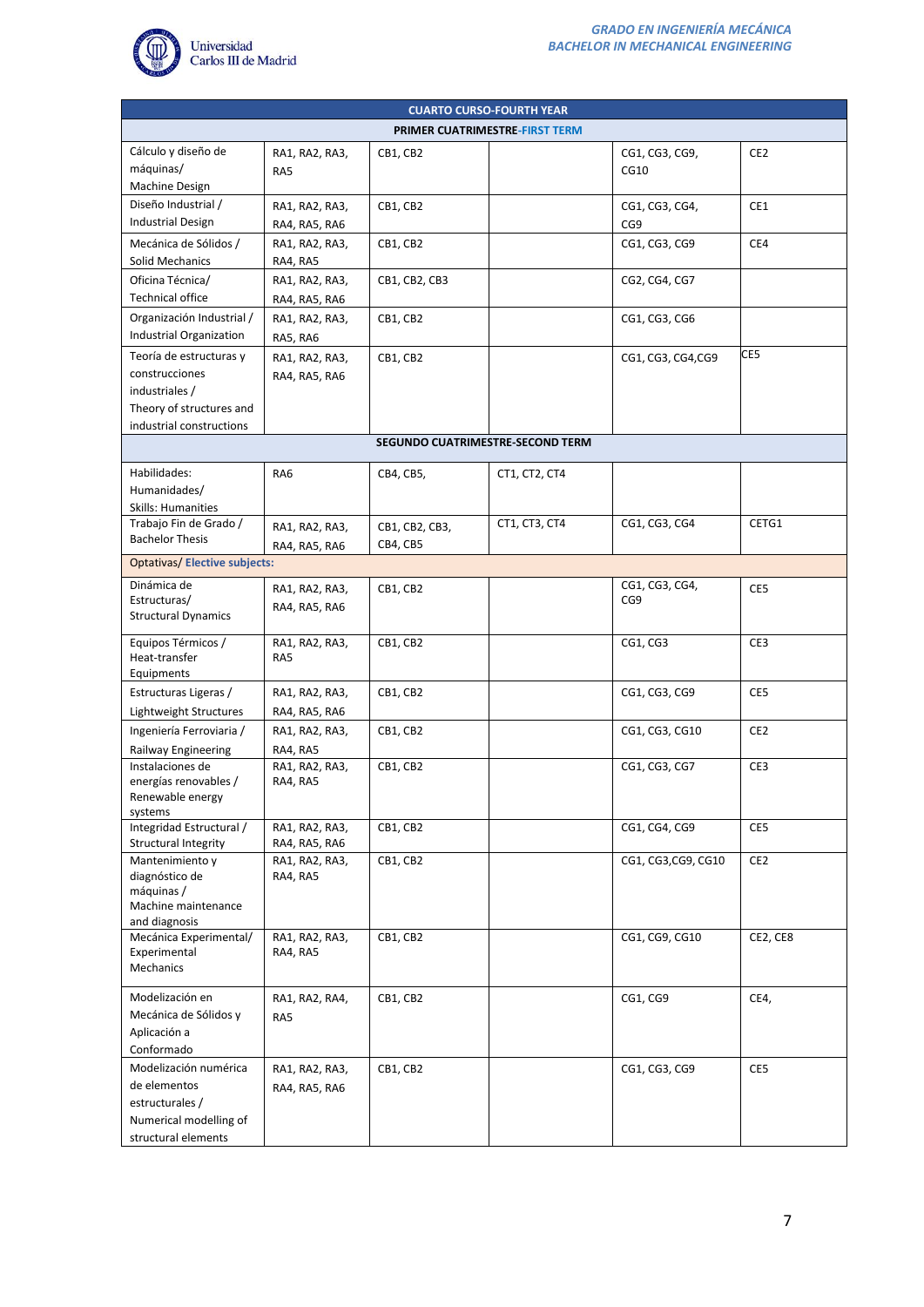

| Motores de combustión<br>interna / | RA1, RA2, RA3,<br>RA4, RA5 | CB1, CB2      | CG1, CG3        | CE3             |
|------------------------------------|----------------------------|---------------|-----------------|-----------------|
| Internal combustion                |                            |               |                 |                 |
| engines                            |                            |               |                 |                 |
| Simulación numérica de             | RA1, RA2, RA4,             | CB1, CB2      | CG1, CG9        | CE <sub>6</sub> |
| flujos industriales /              | RA5                        |               |                 |                 |
| Numerical simulation of            |                            |               |                 |                 |
| industrial flows                   |                            |               |                 |                 |
| Prácticas Externas /               | RA1, RA2, RA4,             | CB1, CB2, CB3 | CG <sub>6</sub> |                 |
| Professional Internships           | RA5, RA6                   |               |                 |                 |
| Vibraciones/                       | RA1, RA2, RA4,             | CB1, CB2      | CG1, CG9, CG10  | CE <sub>2</sub> |
| <b>Mechanical Vibrations</b>       | RA5, RA6                   |               |                 |                 |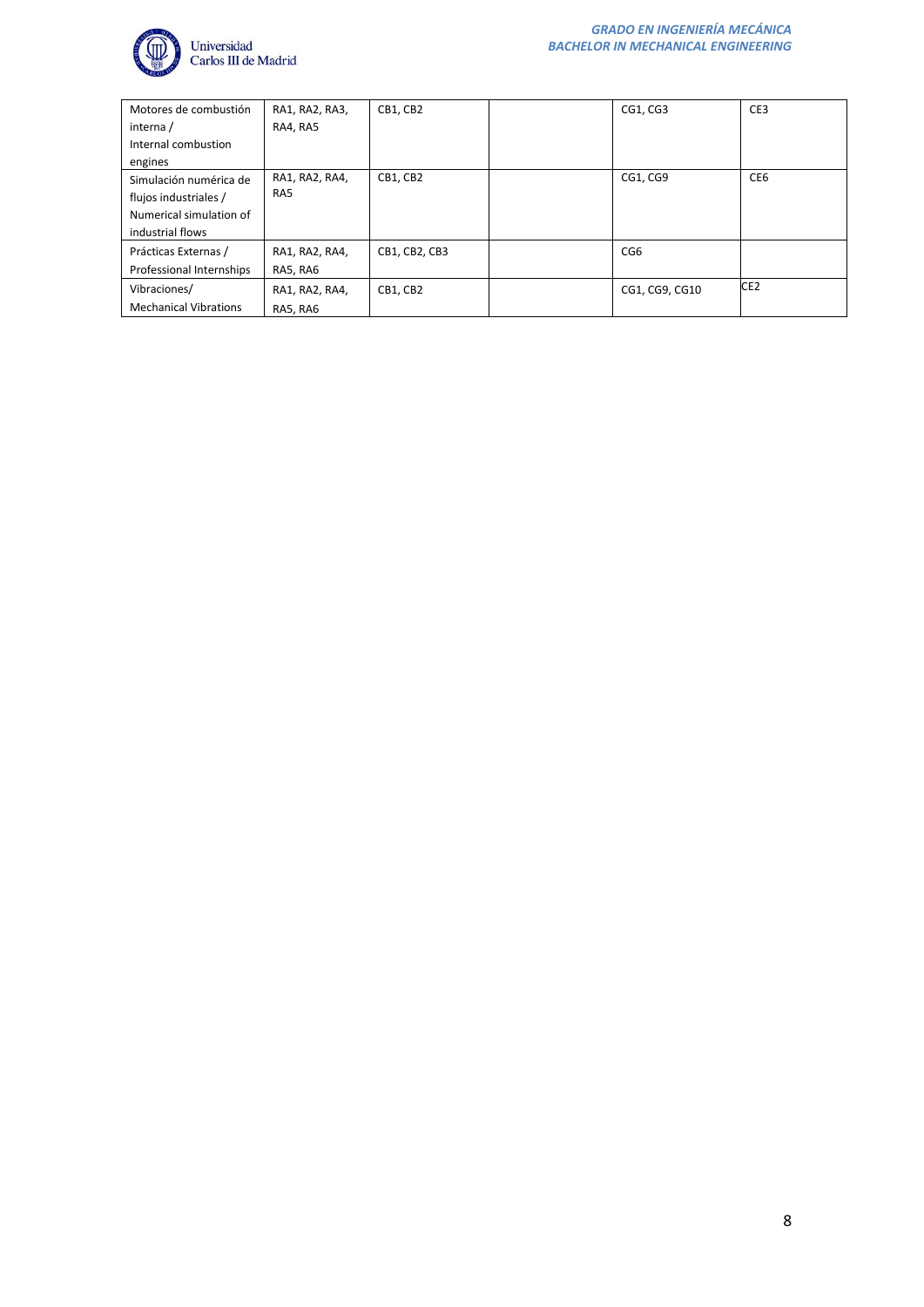

# <span id="page-8-0"></span>**3. DESCRIPCIÓN DE COMPETENCIAS DEL PLAN ACTUAL Y DEL PLAN ANTERIOR/ DESCRIPTION OF COMPETENCES OF THE CURRENT AND PREVIOUS PLAN**

# o **COMPETENCIAS BÁSICAS/BASIC COMPETENCES:**

- CB1: Que los estudiantes hayan demostrado poseer y comprender conocimientos en un área de estudio que parte de la base de la educación secundaria general, y se suele encontrar a un nivel que, si bien se apoya en libros de texto avanzados, incluye también algunos aspectos que implican conocimientos procedentes de la vanguardia de su campo de estudio/Students have demonstrated possession and understanding of knowledge in an area of study that builds on the foundation of general secondary education, and is usually at a level that, while relying on advanced textbooks, also includes some aspects that involve knowledge from the cutting edge of their field of study
- CB2: Que los estudiantes sepan aplicar sus conocimientos a su trabajo o vocación de una forma profesional y posean las competencias que suelen demostrarse por medio de la elaboración y defensa de argumentos y la resolución de problemas dentro de su área de estudio/Students are able to apply their knowledge to their work or vocation in a professional manner and possess the competences usually demonstrated through the development and defence of arguments and problem solving within their field of study.
- CB3: Que los estudiantes tengan la capacidad de reunir e interpretar datos relevantes (normalmente dentro de su área de estudio) para emitir juicios que incluyan una reflexión sobre temas relevantes de índole social, científica o ética/Students have the ability to gather and interpret relevant data (usually within their field of study) in order to make judgements which include reflection on relevant social, scientific or ethical issues.
- CB4: Que los estudiantes puedan transmitir información, ideas, problemas y soluciones a un público tanto especializado como no especializado/Students should be able to communicate information, ideas, problems and solutions to both specialist and non-specialist audiences.
- CB5: Que los estudiantes hayan desarrollado aquellas habilidades de aprendizaje necesarias para emprender estudios posteriores con un alto grado de autonomía/Students will have developed the learning skills necessary to undertake further study with a high degree of autonomy.

# o **COMPETENCIAS GENERALES/GENERAL COMPETENCES:**

- CG1: Capacidad de resolver problemas con iniciativa, toma de decisiones, creatividad, razonamiento crítico y de comunicar y transmitir conocimientos, habilidades y destrezas en el campo de la Ingeniería Industrial./Ability to resolve problems with initiative, creativity decisionmaking and critical reasoning skills, and to communicate and transmit knowledge, skills and abilities in the Industrial Engineering area.
- CG2: Conocimientos y capacidades para organizar y gestionar proyectos. Conocer la estructura organizativa y las funciones de una oficina de proyectos./ Knowledge and ability to organize and manage projects. Knowledge of organizational structure and the functioning of a project office
- CG3: Capacidad para diseñar un sistema, componente o proceso del ámbito de la ingeniería mecánica, para cumplir con las especificaciones requeridas/Capacity to design a system, component or process in the area of mechanical engineering in compliance with required specifications.
- CG4: Conocimiento y capacidad para aplicar la legislación vigente así como las especificaciones, reglamentos y normas de obligado cumplimiento en el ámbito de la ingeniería mecánica./Knowledge and capacity to apply current legislation as well as mandatory specifications, requirements and norms in the area of mechanical engineering.
- CG5: Conocimiento adecuado del concepto de empresa, marco institucional y jurídico de la empresa. Organización y gestión de empresas./Sound knowledge of the concept of business, and the institutional and legal framework of a company. Business organization and management.
- CG6: Conocimientos aplicados de organización de empresas./Applied knowledge of business organization.
- CG7: Conocimiento y capacidad para analizar y valorar el impacto social y medioambiental de las soluciones técnicas, y para aplicar las tecnologías medioambientales y de sostenibilidad./Knowledge, capacity to analyze and assess the social and environmental impact of technical solutions, and to apply environmental, and sustainability technologies.
- CG8: Conocimiento y capacidad para aplicar los principios y métodos de la calidad. /nowledge and capacity to apply quality principles and methods
- CG9: Conocimiento y capacidad para aplicar herramientas computacionales y experimentales para el análisis y cuantificación de problemas de ingeniería mecánica./Knowledge and capacity to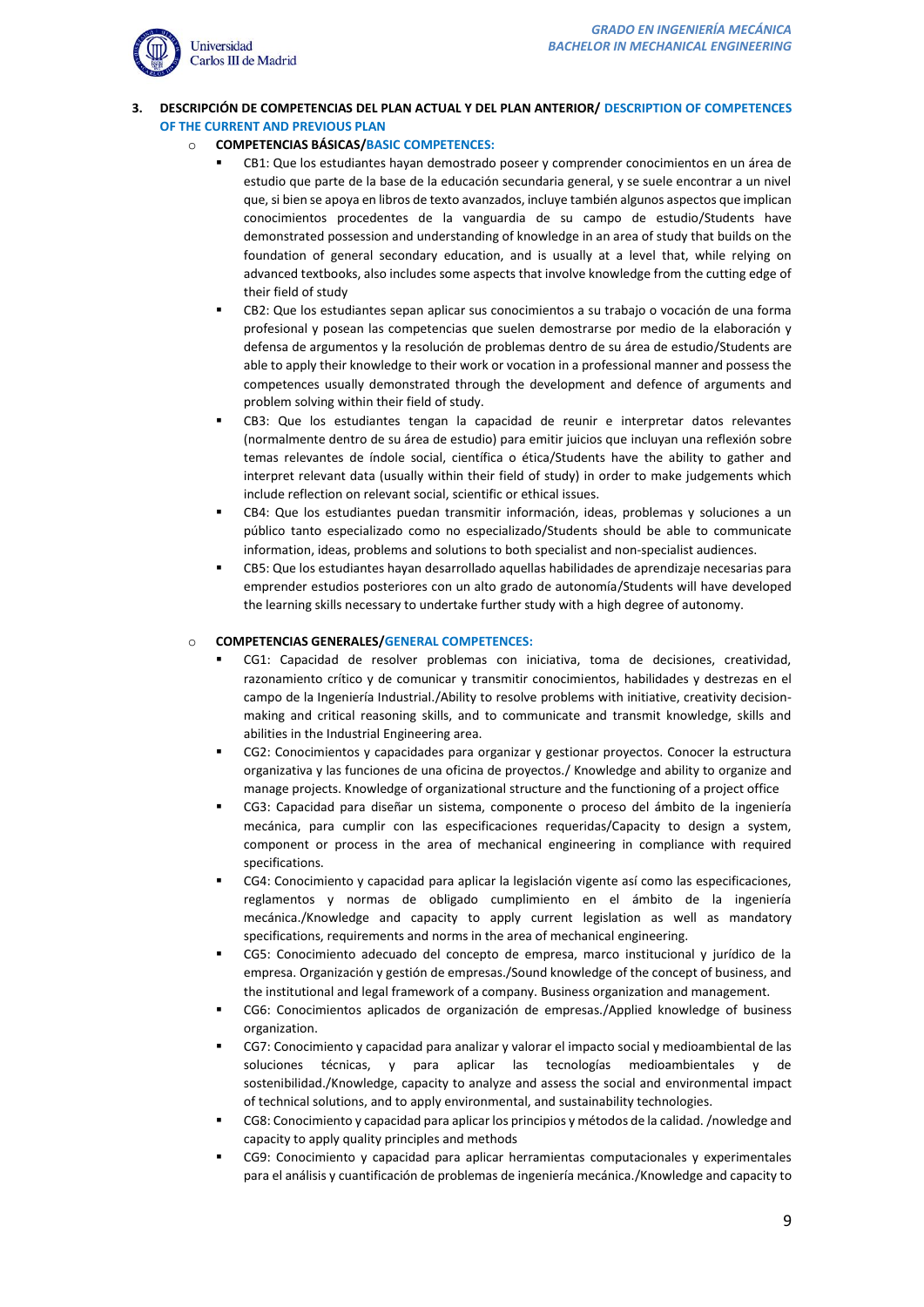

apply computational and experimental tools for analysis and quantification of mechanical engineering problems.

- CG10: Capacidad para diseñar y realizar experimentos y para analizar e interpretar los datos obtenidos./Capacity to design and carry out experiments and to analyze and interpret data obtained.
- CG11: Capacidad para la resolución de los problemas matemáticos que puedan plantearse en la ingeniería. Aptitud para aplicar los conocimientos sobre: álgebra lineal; geometría; geometría diferencial; cálculo diferencial e integral; ecuaciones diferenciales y en derivadas parciales; métodos numéricos; algorítmica numérica; estadística y optimización./Capacity to solve mathematic problems arising in engineering. Aptitude for applying knowledge of: linear algebra; geometry; differential geometry; differential and integral calculus; differential equations and partial derivatives: numerical methods; numerical algorithms; statistics and optimization
- CG12: Comprensión y dominio de los conceptos básicos sobre las leyes generales de la mecánica, termodinámica, campos y ondas y electromagnetismo y su aplicación para la resolución de problemas propios de la ingeniería./Understanding and command of the basic concepts of the general laws of mechanics, thermodynamics, electromagnetic fields and waves and application for resolving engineering problems.
- CG13: Conocimientos básicos sobre el uso y programación de los ordenadores, sistemas operativos, bases de datos y programas informáticos con aplicación en ingeniería./Basic knowledge of computer use and programming, operating systems, databases, and computer programs with engineering applications.
- CG14: Capacidad para comprender y aplicar los principios de conocimientos básicos de la química general, química orgánica e inorgánica y sus aplicaciones en la ingeniería./Ability to understand and apply the principles of basic knowledge of general chemistry, organic and inorganic chemistry and applications in engineering.
- CG15: Capacidad de visión espacial y conocimiento de las técnicas de representación gráfica, tanto por métodos tradicionales de geometría métrica y geometría descriptiva, como mediante las aplicaciones de diseño asistido por ordenador./Capacity for spatial vision and knowledge of graphic representation techniques, including traditional methods of metric geometry and descriptive geometry as well as computer-assisted design applications
- CG16: Conocimientos de termodinámica aplicada y transmisión de calor. Principios básicos y su aplicación a la resolución de problemas de ingeniería./Knowledge of applied thermodynamics and heat transmission. Basic principles and application in resolving engineering problems.
- CG17: Conocimientos de los principios básicos de la mecánica de fluidos y su aplicación a la resolución de problemas en el campo de la ingeniería. Cálculo de tuberías, canales y sistemas de fluidos./Knowledge of the basic principles of fluid mechanics and application for resolving problems in the field of engineering. Pipeline, channel and flow systems calculation
- CG18: Conocimientos de los fundamentos de ciencia, tecnología y química de materiales. Comprender la relación entre la microestructura, la síntesis o procesado y las propiedades de los materiales./Knowledge of the fundamentals of materials science, technology and chemistry. Understanding of the relation between the microstructure, synthesis and processing, and materials properties
- CG19: Conocimiento y utilización de los principios de la resistencia de materiales./Knowledge and use of the principles of materials resistance.
- CG20: Conocimiento de los principios de teoría de máquinas y mecanismos./Knowledge of the fundamentals of mechanism and machine theory
- CG21: Knowledge and use of the principles of electrical circuits and electric machinery theory.
- CG22: Conocimientos de los fundamentos de la electrónica./Knowledge of the fundamentals of electronics.
- CG23: Conocimientos sobre los fundamentos de automatismos y métodos de control./Knowledge of the fundamentals of automation and control methods
- CG24: Conocimientos básicos de los sistemas de producción y fabricación./Basic knowledge of production and manufacturing systems.

#### o **COMPETENCIAS ESPECÍFICAS/SPECIFIC COMPETENCES:**

- CE1: Conocimientos y capacidades para aplicar las técnicas de ingeniería gráfica./Knowledge and capabilities to apply graphic engineering techniques
- CE2: Conocimientos y capacidades para el cálculo, diseño y ensayo de máquinas./Knowledge and capabilities for machine calculation, design and testing.
- CE3: Conocimientos aplicados de ingeniería térmica./Applied knowledge of thermal energy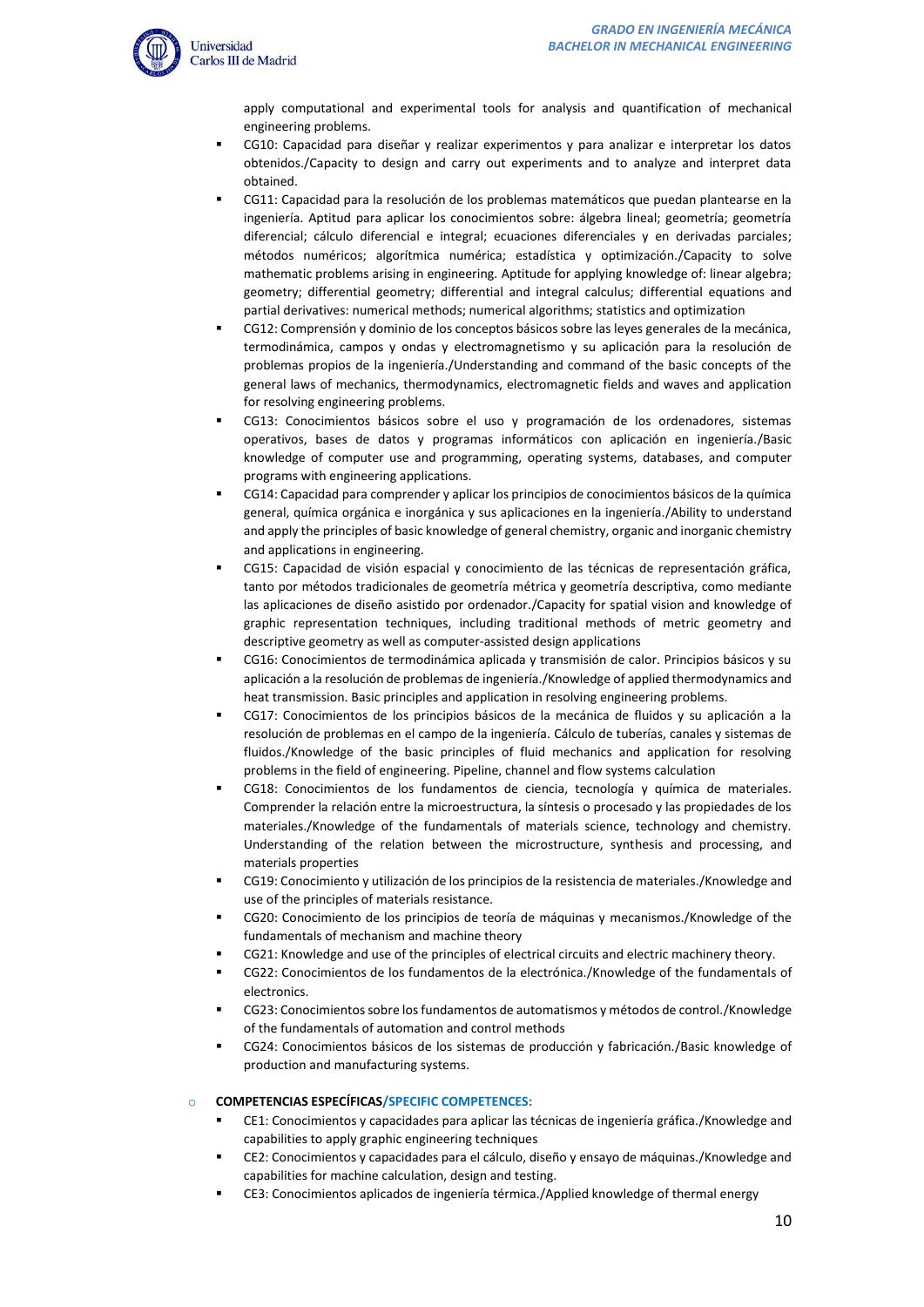

- CE4: Conocimientos y capacidades para aplicar los fundamentos de la elasticidad y resistencia de materiales al comportamiento de sólidos reales./Knowledge and capabilities to apply the fundamentals of materials elasticity and resistance to the behavior of real solids
- CE5: Conocimientos y capacidad para el cálculo y diseño de estructuras y construcciones industriales/Knowledge and capacity to construct and design industrial structures and buildings
- CE6: Conocimiento aplicado de los fundamentos de los sistemas y máquinas fluidomecánicas./Applied knowledge of the fundamentals of fluid mechanical systems and machines
- CE7: Conocimientos y capacidades para la aplicación de la ingeniería de materiales./Knowledge and capabilities for materials engineering application
- CE8: Conocimiento aplicado de sistemas y procesos de fabricación, metrología y control de calidad./Applied knowledge of manufacturing, metrology and quality control systems and processes.
- CETFG1: Ejercicio original a realizar individualmente y presentar y defender ante un tribunal universitario, consistente en un proyecto en el ámbito de las tecnologías específicas de la Ingeniería Industrial de naturaleza profesional en el que se sinteticen e integren las competencias adquiridas en las enseñanzas/Original individual work presented and defended before a university examining committee. It should consist of a project in the area of technologies specific to Industrial Engineering, and be of a professional nature, which synthesizes and integrates the competences acquired in the program.

# o **COMPETENCIAS TRANSVERSALES/TRANSVERSAL COMPETENCES:**

- CT1: Capacidad de comunicar los conocimientos oralmente y por escrito, ante un público tanto especializado como no especializado./Ability to communicate knowledge orally as well as in writing to a specialized and non-specialized public
- CT2: Capacidad de establecer una buena comunicación interpersonal y de trabajar en equipos multidisciplinares e internacionales./Ability to establish good interpersonal communication and to work in multi-disciplinary and international teams.
- CT3: Capacidad de organizar y planificar su trabajo, tomando las decisiones correctas basadas en la información disponible, reuniendo e interpretando datos relevantes para emitir juicios dentro de su área de estudio./Ability to organize and plan work, making appropriate decisions based on available information, gathering and interpreting relevant data to make sound judgement within the study area
- CT4: Motivación y capacidad para dedicarse a un aprendizaje autónomo de por vida, que les permita adaptarse a nuevas situaciones./Motivation and ability to commit to lifelong autonomous learning to enable graduates to adapt to any new situation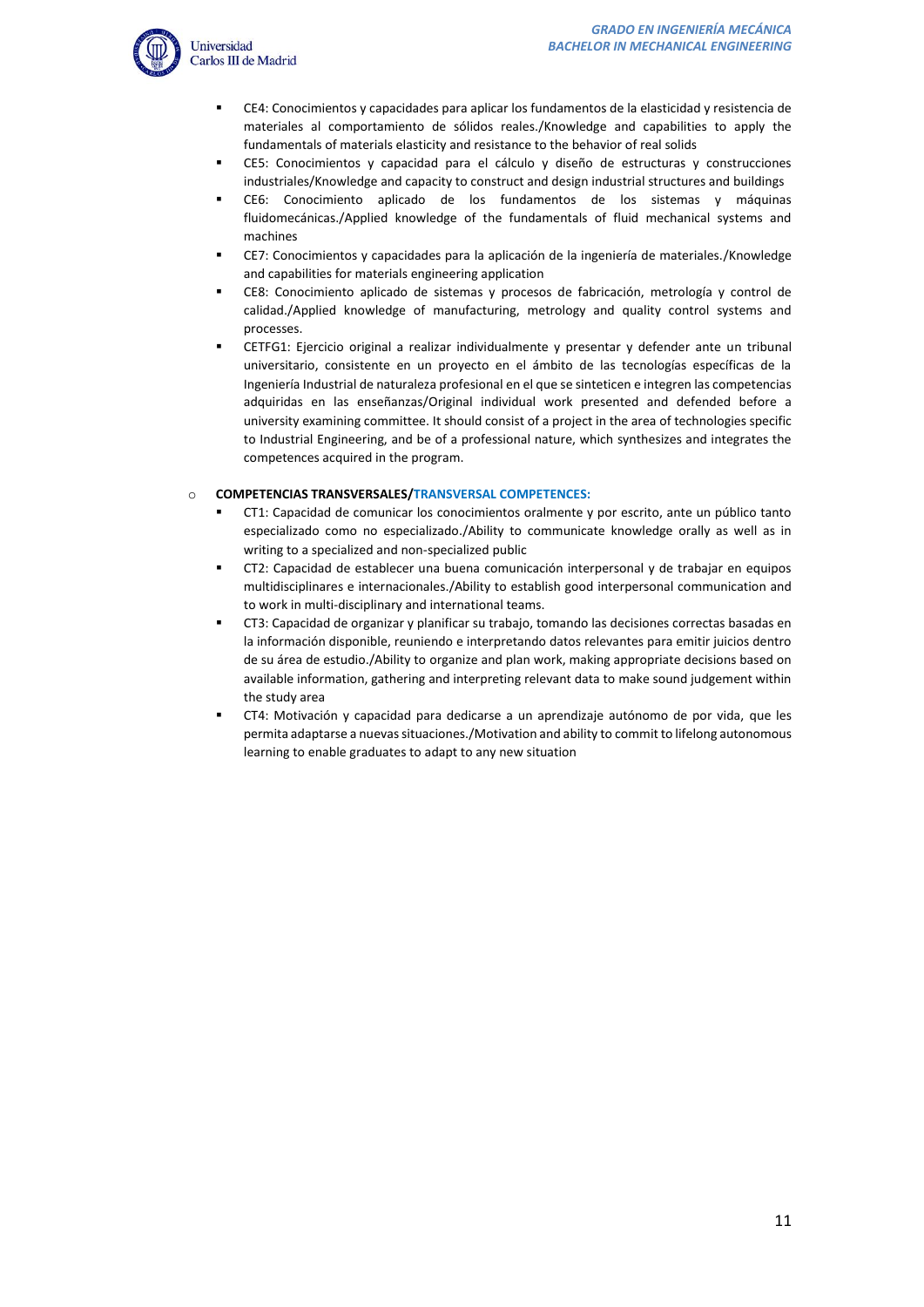

## **4. DESCRIPCIÓN DE RESULTADOS DE APRENDIZAJE DEL PLAN ACTUAL/ DESCRIPTION OF LEARNING OUTCOMES OF THE CURRENT PLAN:**

- RA1.1: Conocimiento y comprensión de los principios científicos y matemáticos que subyacen a su rama de ingeniería industrial /knowledge and understanding of the scientific and mathematical principles underlying their branch of industrial engineering;
- RA1.2: Una comprensión sistemática de los conceptos y aspectos clave de su rama de ingeniería industrial /a systematic understanding of the key aspects and concepts of their branch of industrial engineering;
- RA1.3: Un conocimiento adecuado de su rama de ingeniería industrial que incluya algún conocimiento a la vanguardia de su campo/coherent knowledge of their branch of industrial engineering including some at the forefront of the branch;
- RA1.4: Conciencia del contexto multidisciplinar de la ingeniería industrial /awareness of the wider multidisciplinary context of the industrial engineering.
- RA2.1: La capacidad de aplicar su conocimiento y comprensión para identificar, formular y resolver problemas de ingeniería utilizando métodos establecidos./the ability to apply their knowledge and understanding to identify, formulate and solve engineering problems using established methods;
- RA2.2: La capacidad de aplicar su conocimiento y comprensión al análisis de la ingeniería de productos, procesos y métodos/the ability to apply their knowledge and understanding to analyse engineering products, processes and methods;
- RA2.3: La capacidad de elegir y aplicar métodos analíticos y de modelización relevantes/the ability to select and apply relevant analytic and modelling methods.
- RA3.1: La capacidad de aplicar sus conocimientos para desarrollar y llevar a cabo diseños que cumplan unos requisitos específicos/the ability to apply their knowledge and understanding to develop and realise designs to meet defined and specified requirements;
- RA3.2: Comprensión de los diferentes métodos y la capacidad para utilizarlos./an understanding of design methodologies, and an ability to use them.
- RA4.1: La capacidad de realizar búsquedas bibliográficas, utilizar bases de datos y otras fuentes de información/the ability to conduct searches of literature, and to use data bases and other sources of information;
- RA4.2: La capacidad de diseñar y realizar experimentos, interpretar los datos y sacar conclusiones/the ability to design and conduct appropriate experiments, interpret the data and draw conclusions;
- RA4.3: Competencias técnicas y de laboratorio./workshop and laboratory skills.
- RA5.1: La capacidad de seleccionar y utilizar equipos, herramientas y métodos adecuados/the ability to select and use appropriate equipment, tools and methods;
- RA5.2: La capacidad de combinar la teoría y la práctica para resolver problemas de ingeniería/the ability to combine theory and practice to solve engineering problems;
- RA5.3: La comprensión de métodos y técnicas aplicables y sus limitaciones/an understanding of applicable techniques and methods, and of their limitations;
- RA5.4: Conciencia de todas las implicaciones de la práctica de la ingeniería/an awareness of the non-technical implications of engineering practice.
- RA6.1: Funcionar de forma efectiva tanto de forma individual como en equipo/function effectively as an individual and as a member of a team;
- RA6.2: Utilizar distintos métodos para comunicarse de forma efectiva con la comunidad de ingenieros y con la sociedad en general/use diverse methods to communicate effectively with the engineering community and with society at large;
- RA6.3: Demostrar conciencia sobre la responsabilidad de la práctica de la ingeniería, el impacto social y ambiental, y compromiso con la ética profesional, responsabilidad y normas de la práctica de la ingeniería/demonstrate awareness of the health, safety and legal issues and responsibilities of engineering practice, the impact of engineering solutions in a societal and environmental context, and commit to professional ethics, responsibilities and norms of engineering practice;
- RA6.4: Demostrar conciencia de las prácticas empresariales y de gestión de proyectos, así como la gestión y el control de riesgos, y entender sus limitaciones./demonstrate an awareness of project management and business practices, such as risk and change management, and understand their limitations;
- RA6.5: Reconocer la necesidad y tener la capacidad para desarrollar voluntariamente el aprendizaje continuo./recognise the need for, and have the ability to engage in independent, lifelong learning..